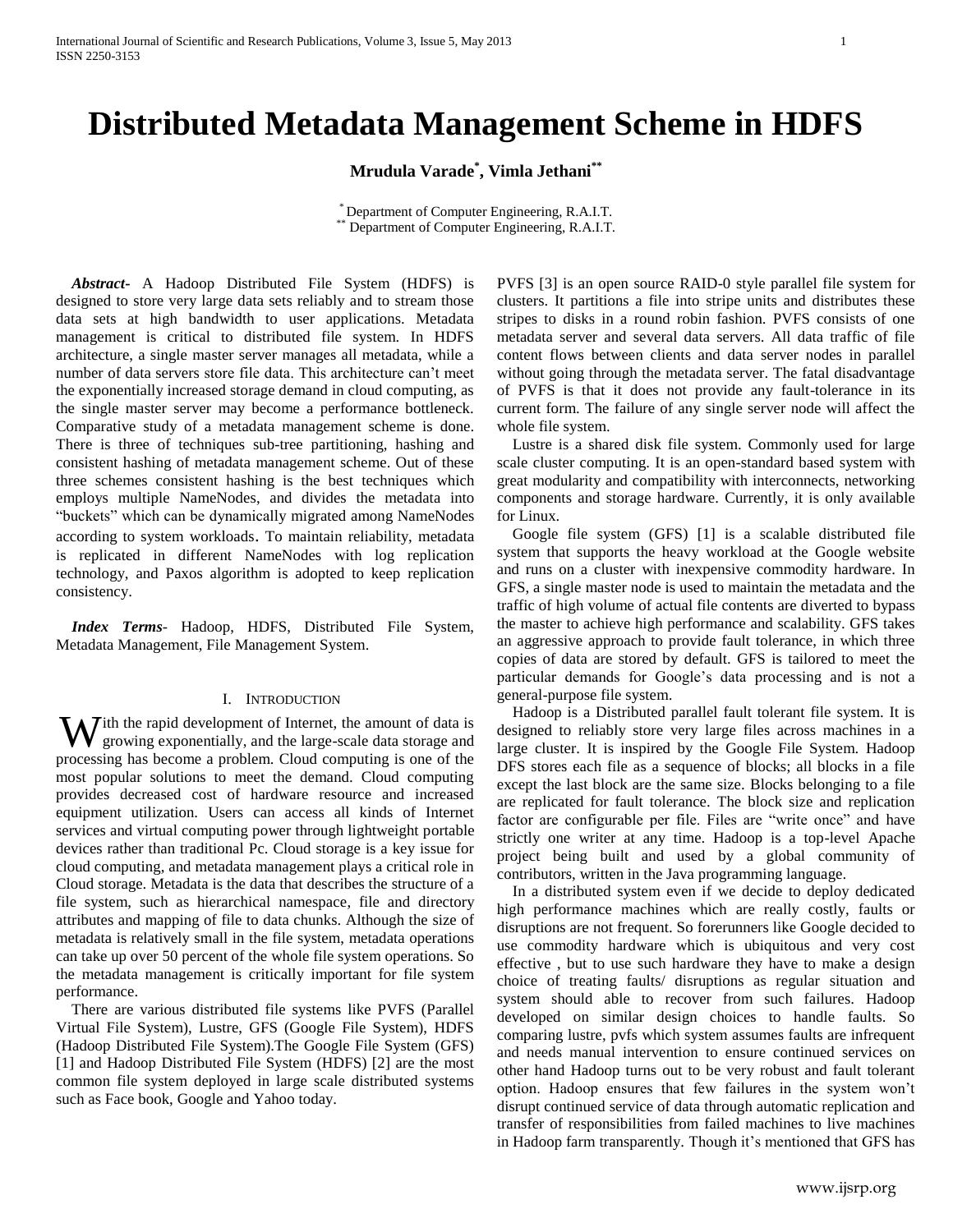same capabilities since it's not available to other companies those capabilities cannot be availed.

# *A. Introduction to Hadoop*

Hadoop provides a distributed file system and a framework for the analysis and transformation of very large data sets using the Map Reduce paradigm. An important characteristic of Hadoop is the partitioning of data and computation across many (thousands) of hosts, and executing application computations in parallel close to their data.



*Figure 1: Hadoop System*

The table 1 shows the components of hadoop. Hadoop is an Apache project; all components are available via the Apache open source license. Yahoo! has developed and contributed to 80% of the core of Hadoop (HDFS and MapReduce). HBase was originally developed at Powerset, now a department at Microsoft.

|                  | wow minuwoop project components          |  |  |  |
|------------------|------------------------------------------|--|--|--|
| <b>HDFS</b>      | Distributed file system                  |  |  |  |
|                  | Subject of this paper!                   |  |  |  |
| MapReduce        | Distributed computation framework        |  |  |  |
| HBase            | Column-oriented table service            |  |  |  |
| $\overline{Pig}$ | Dataflow language and parallel execution |  |  |  |
|                  | framework                                |  |  |  |
| Hive             | Data warehouse infrastructure            |  |  |  |
| ZooKeeper        | Distributed coordination service         |  |  |  |
| Chukwa           | System for collecting management data    |  |  |  |
| Avro             | Data serialization system                |  |  |  |

*Table 1.Hadoop project components*

Hive was originated and developed at Facebook. Pig, Zookeeper, and Chukwa were originated and developed at Yahoo! Avro was originated at Yahoo! and is being co-developed with Cloudera. HDFS is the file system component of Hadoop. While the interface to HDFS is patterned after the UNIX file system, faithfulness to standards was sacrificed in favour of improved performance for the applications at hand.

# *B. Hadoop Distributed File System*

 The Hadoop Distributed File System (HDFS) [7]is a distributed file system designed to run on commodity hardware. It has many similarities with existing distributed file systems. However, the differences from other distributed file systems are significant. HDFS is highly fault-tolerant and is designed to be deployed on low-cost hardware. HDFS provides high throughput access to application data and is suitable for applications that have large data sets. HDFS was originally built as infrastructure for the Apache Nutch web search engine project.

 HDFS stores file system metadata and application data separately. HDFS architecture consists of NameNode, DataNode, and HDFS Client. A HDFS Cluster may consist of thousands of DataNode and tens of thousands of HDFS clients per cluster, as each DataNode may execute multiple application tasks concurrently. The main features of HDFS are that, it is highly fault tolerance, suitable for applications with large data sets. The below figure 2 shows the Hadoop Distributed File System Architecture:



*Figure 2: HDFS architecture*

HDFS [2] is master/slave architecture and consist of single NameNode, a master server that manages the file system namespace and regulates access to files by clients. HDFS namespace is a hierarchy of files and directories. These files and directories which records attribute like permissions, modification, access time namespace and disk space quotas.

 A file is split into one or more blocks and set of blocks are stored in DataNodes. [2] A DataNodes stores data in the files in its local system and it does have any knowledge about HDFS file system. It stores each block of HDFS data in a separate file.

 HDFS cluster has a single name node that manages the file system namespace. The current limitation that a cluster can contain only a single name node results in the following issues:

*1. Scalability:* Name node maintains the entire file system metadata in memory. The size of the metadata is limited by the physical memory available on the node. This results in the following issues:

a. Scaling storage – while storage can be scaled by adding more data nodes/disks to the data nodes, since more storage results in more metadata, the total storage file system can handle is limited by the metadata size.

b. Scaling the namespace – the number of files and directories that can be created is limited by the memory on name node.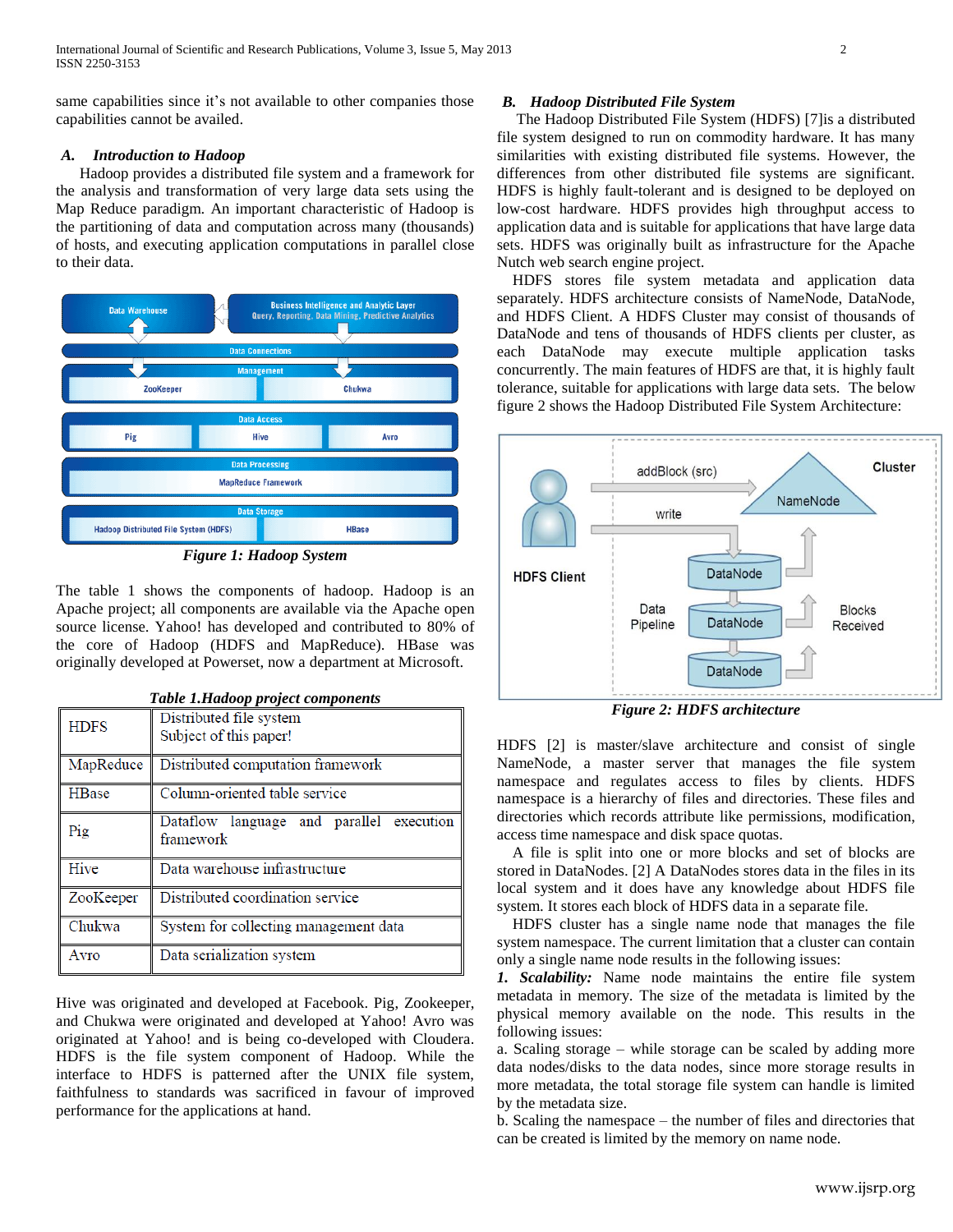To address these issues one encourages larger block sizes, creating a smaller number of larger files and using tools like the hadoop archive (har).

2. Isolation: No isolation for a multi-tenant environment. An experimental client application that puts high load on the central name node can impact a production application.

*3. Availability:* While the design does not prevent building a failover mechanism, when a failure occurs the entire namespace and hence the entire cluster is down.

A single NameNode manages file system namespace, determines the mapping of file to blocks, and regulates access to files. In HDFS, all metadata is kept in the memory of the single NameNode, so it may become performance bottleneck as metadata number increases.

#### II. METADATA MANAGEMENT SCHEMES

 To distribute metadata among multiple servers some techniques are used like Sub-Tree Partitioning, Hashing technique and Consistent Hashing.

#### *A. Sub-Tree Partitioning*

The **Sub Tree Partitioning** [4][6] is used in Ceph file system and Coda file system. The key design idea is that initially, the partition is performed by hashing directories near the root of the hierarchy, and when a server becomes heavily loaded, this busy server automatically migrates some subdirectories to other servers with fewer loads. It also proposes prefix caching to efficiently utilize available RAM on all servers to further improve the performance. This approach has three major disadvantages. First, it assumes that there is an accurate load measurement scheme available on each server and all servers periodically exchange the load information. Second, when an MS joins or leaves due to failure or recovery, all directories need to be rehashed to reflect the change in the server infrastructure, which, in fact, generates a prohibitively high overhead in a petabyte-scale storage system. Third, when the hot spots of metadata operations shift as the system evolves; frequent metadata migration in order to remove these hot spots may impose a large overhead and offset the benefits of load balancing.



In sub tree partitioning, namespace is divided into many directory sub trees, each of which is managed by individual metadata servers. This strategy provides a good locality because metadata in the same sub tree is assigned to the same metadata server, but metadata may not be evenly distributed, and the computing and transferring of metadata may generate a high time and network overhead.

# *B. Hashing Technique*

**Hashing technique** [10] is used in Lustre, zFs file system. Hashing technique uses a hash function on the path name to get metadata location. In this scheme, metadata can be distributed uniformly among cluster, but the directory locality feature is lost, and if the path is renamed, some metadata have to migrate. However, a serious problem arises when an upper directory is renamed or the total number of MSs Changes the hashing mapping needs to be re-implemented, and this requires all affected metadata to be migrated among MSs. Although the size of the metadata of a file is small, a large number of files may be involved. In particular, the metadata of all files has to be relocated if an MS joins or leaves. This could lead to both disk and network traffic surges and cause serious performance degradation. The hashing-based mapping approach can balance metadata workloads and inherently has fast metadata lookup operations, but it has slow directory operations such as listing the directory contents and renaming directories; in addition, when the total number of MSs Changes, rehashing all existing files generates a prohibitive migration overhead.

 As the above mention two techniques has the main drawback that metadata are not evenly distributed in the system, to overcome these consistent hashing technique is used.

## *C. Consistent Hashing*

**Consistent hashing** [9] is proposed hash method used in Amazon Dynamo. In basic consistent hashing, the output range of the hash function is treated as a ring. Not only the data is hashed, but also each node is hashed to a value in the ring. Each node is responsible for the data in the range between it and its predecessor node. In consistent hashing, the addition and removal of a node only affects its neighbor nodes. An optimization of consistent hashing is the introduction of "virtual node". Instead of mapping a physical node to a single point in the ring, each physical node is assigned to multiple positions, each of which is called a virtual node. With virtual node, data and workload is distributed over nodes more uniformly.

 A single NameNode manages file system namespace, determines the mapping of file to blocks, and regulates access to files. In HDFS, all metadata is kept in the memory of the single NameNode, so it may become performance bottleneck as metadata number increases. So in HDFS, we changed the single NameNode architecture to multiple NameNodes, and the author has proposed a metadata management scheme.

### *1) System Design Architecture*

The Figure 4 shows the architecture of metadata management system [9]. The system mainly consists of four components: Client, multiple NameNodes, NameNode Manager and Database. Client exposes interfaces to access metadata. To improve system performance, some recently used metadata will be cached in Client. NameNode is responsible for managing metadata and dealing with metadata request from Client.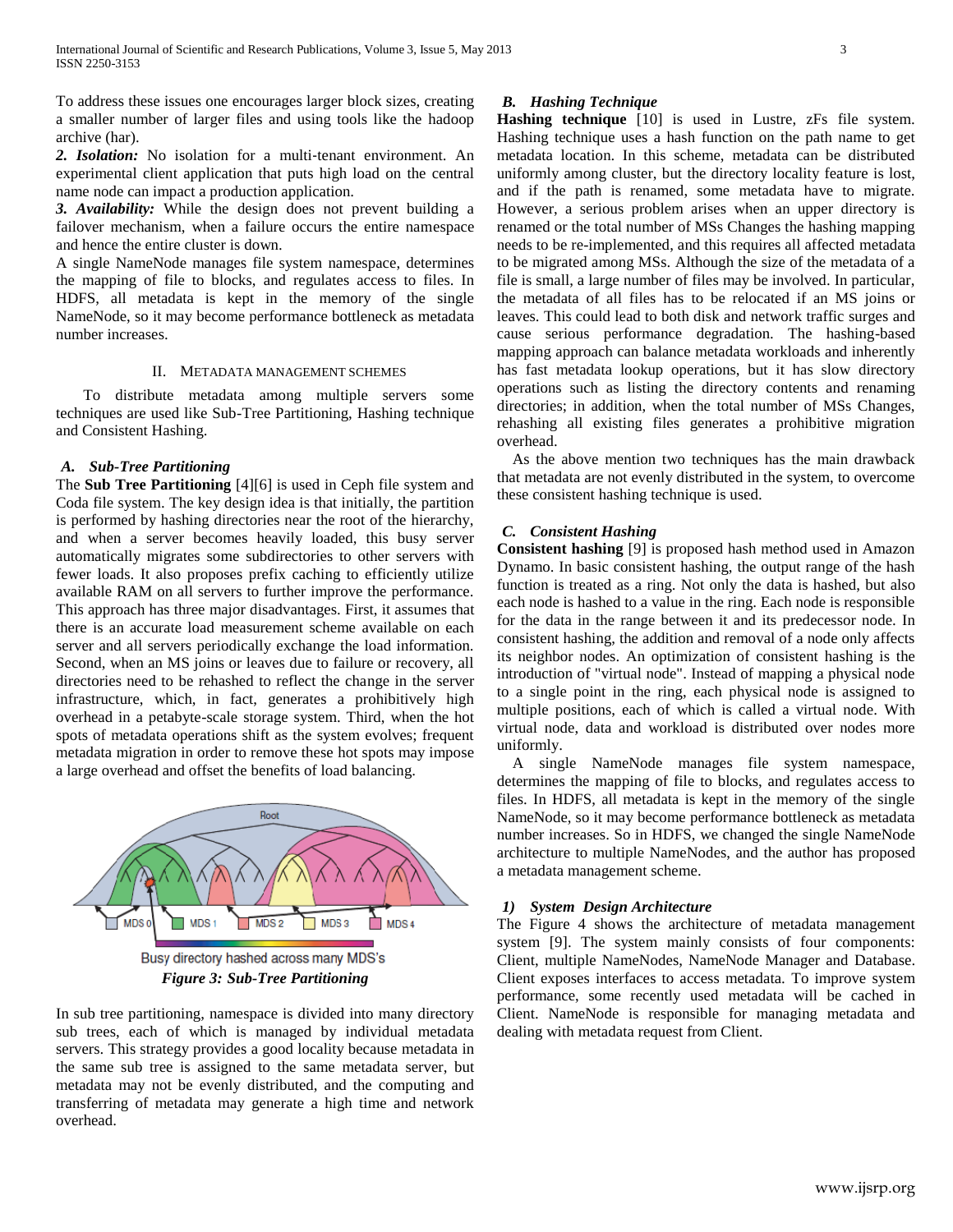

*Figure 4: Metadata Management System* 

The metadata in this paper consists of directory metadata and file metadata. Directory metadata includes a hierarchical namespaces and directory attributes, and file metadata includes file attributes and the mapping from file to data blocks. Generally, a metadata is a tuple as below:

|  |  | GLOBAL_ID   USER ID   PARENT_GLOBAL_ID   NAME   BLOCK PTROTHER_META |  |  |  |  |
|--|--|---------------------------------------------------------------------|--|--|--|--|
|  |  |                                                                     |  |  |  |  |



GLOBAL\_ID is the global unique identifier that is invariable once the path is created. USER\_ID is the identifier of user that created the path. PARENT\_GLOBAL\_ID is the GLOBAL\_ID of the parent directory of the path. OTHER\_META saves other information, such as permission, last access time and update time. BLOCK\_PTR is the pointer to the file data blocks. The updated metadata in NameNode is persisted into database periodically. NameNode Manager provides a route for Client to get the target NameNode. Besides, it manages the metadata distribution and load balancing among NameNodes by periodically receiving heartbeat message from NameNodes [9].

# *2) Metadata Partitioning*

Consistent hashing ring is divided in Q equally sized parts and each is called"bucket".Metadata is partition using buckets and evenly distributed across NameNodes. Mapping of path's from metadata to bucket is like consistent hashing First hash USER\_ID and PARENT\_GLOBAL\_ID of the path to yield its position p. Walk clockwise to find  $1<sup>st</sup>$  bucket with position larger than p.

# *3) Metadata Access*

To organize namespace hierarchy they have adopt hash table. The figure 5 shows the NameNode data structure. For example we want to access to path /A/B/C/filename

- Client gets user\_id and global\_id of path as Parent Global ID
- Computes the consistent hashing result
- Then client see the cached BLT to find out bucket id and NameNode I

Sends the request to NameNode i in form of <br/> <br/> <br/> <br/> <br/> <br/>Aucket\_id, user\_id, parent\_global\_id, filename> then that NameNode I see its bucket array by bucket\_id.



*Figure 5: NameNode Data Structure*

In the paper [9] they have also proposed the solution to metadata safety in memory. The solution is "Log Replication". As the metadata is periodically persisted into database, they have got the newest metadata by applying the latest log records on the lastpersisted metadata in database. So they have just replicated the latest log records rather than in-memory metadata [9]. To avoid log records consensus problems between primary and secondary's, Paxos algorithm is used [9].

 Failure detection is implemented by heartbeat mechanism. Failure handling includes metadata recovery, bucket recontribution. In recovery all metadata managed by the failed primary is recovered. After the metadata in failed primary has been recovered, NameNode manager will contribute the buckets to other NameNode by modifying BLT.

 A NameNode can be added to or removed from the cluster without system restarting, and the metadata can be redistributed to keep load balance.

#### III. COMPARISON OF METADATA MANAGEMENT TECHNIQUES

 Since scalability is the main issue in HDFS and single NameNode has to operate all metadata operations; the entire load is on one single NameNode that can affect the efficiency, reliability and scalability of the system. Multiple NameNode are introduced in the architecture to distribute the load, but metadata distribution evenly among multiple NameNode is important.

 Consistent hashing technique when compared with other two techniques we got the findings as shown in below table: